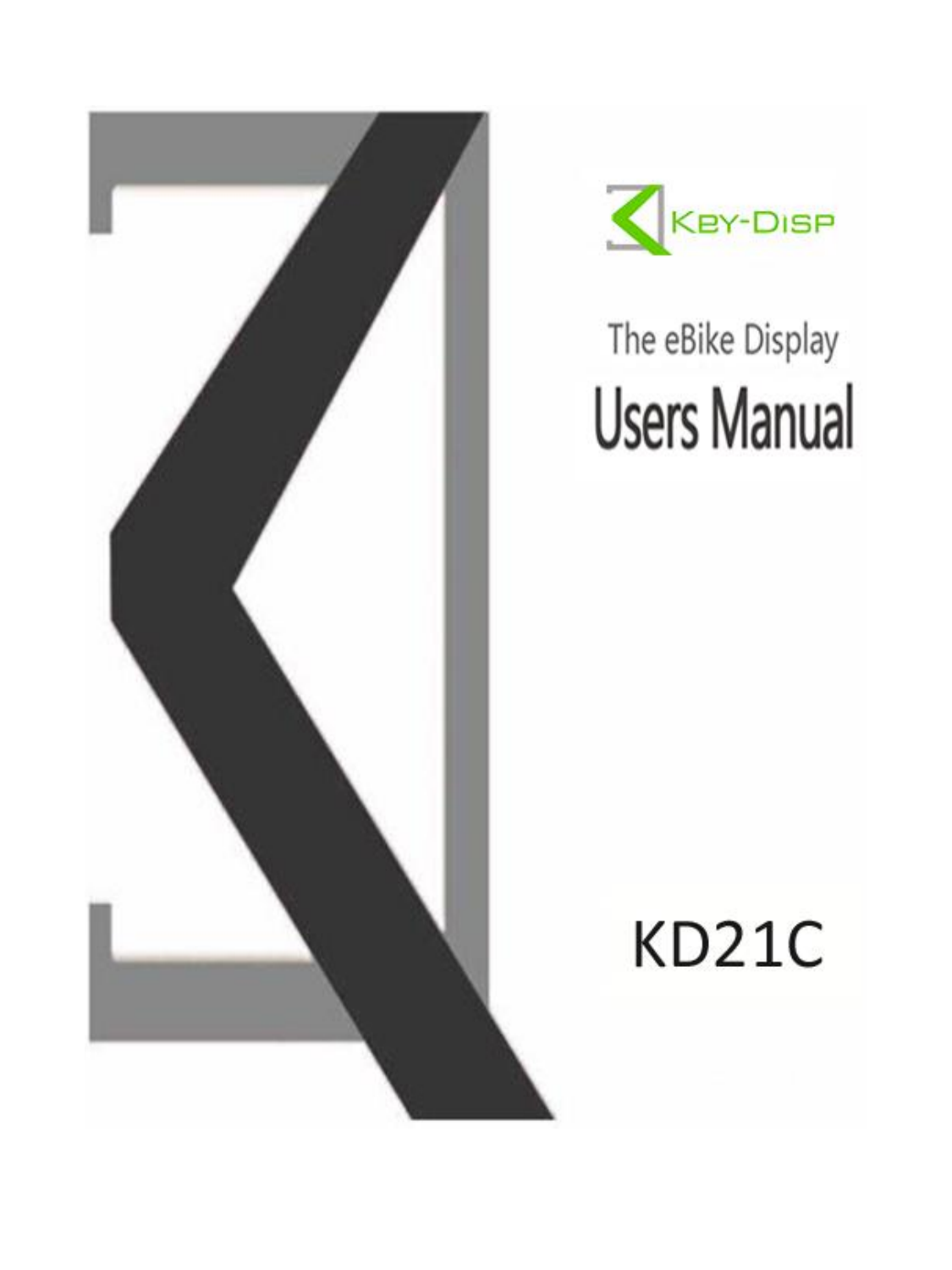## Content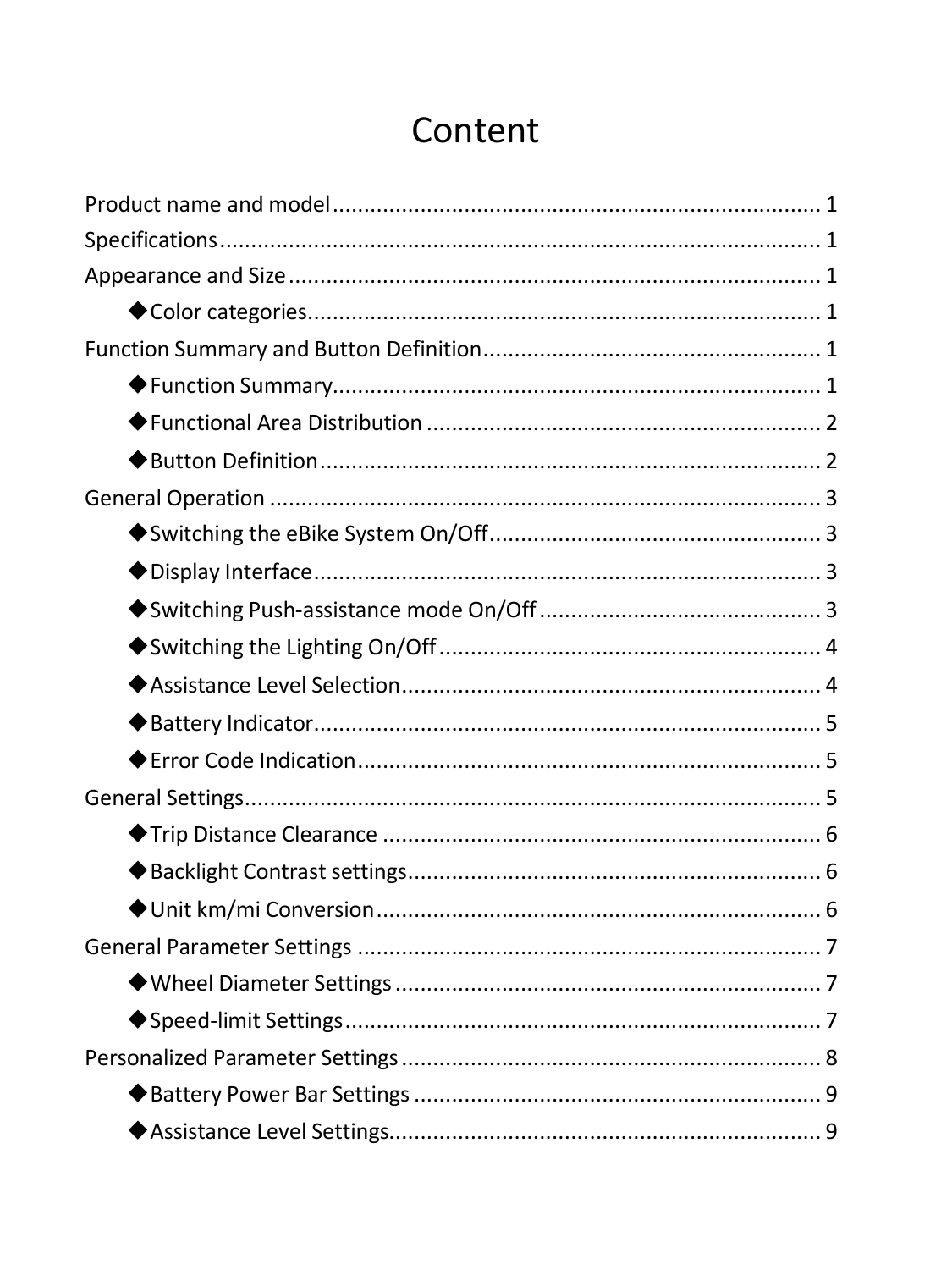| The Direction of Power Assistant Sensor Settings 10 |  |
|-----------------------------------------------------|--|
|                                                     |  |
|                                                     |  |
|                                                     |  |
|                                                     |  |
|                                                     |  |
|                                                     |  |
|                                                     |  |
|                                                     |  |
|                                                     |  |
|                                                     |  |
|                                                     |  |
|                                                     |  |
|                                                     |  |
|                                                     |  |
|                                                     |  |
|                                                     |  |
|                                                     |  |
|                                                     |  |
|                                                     |  |
|                                                     |  |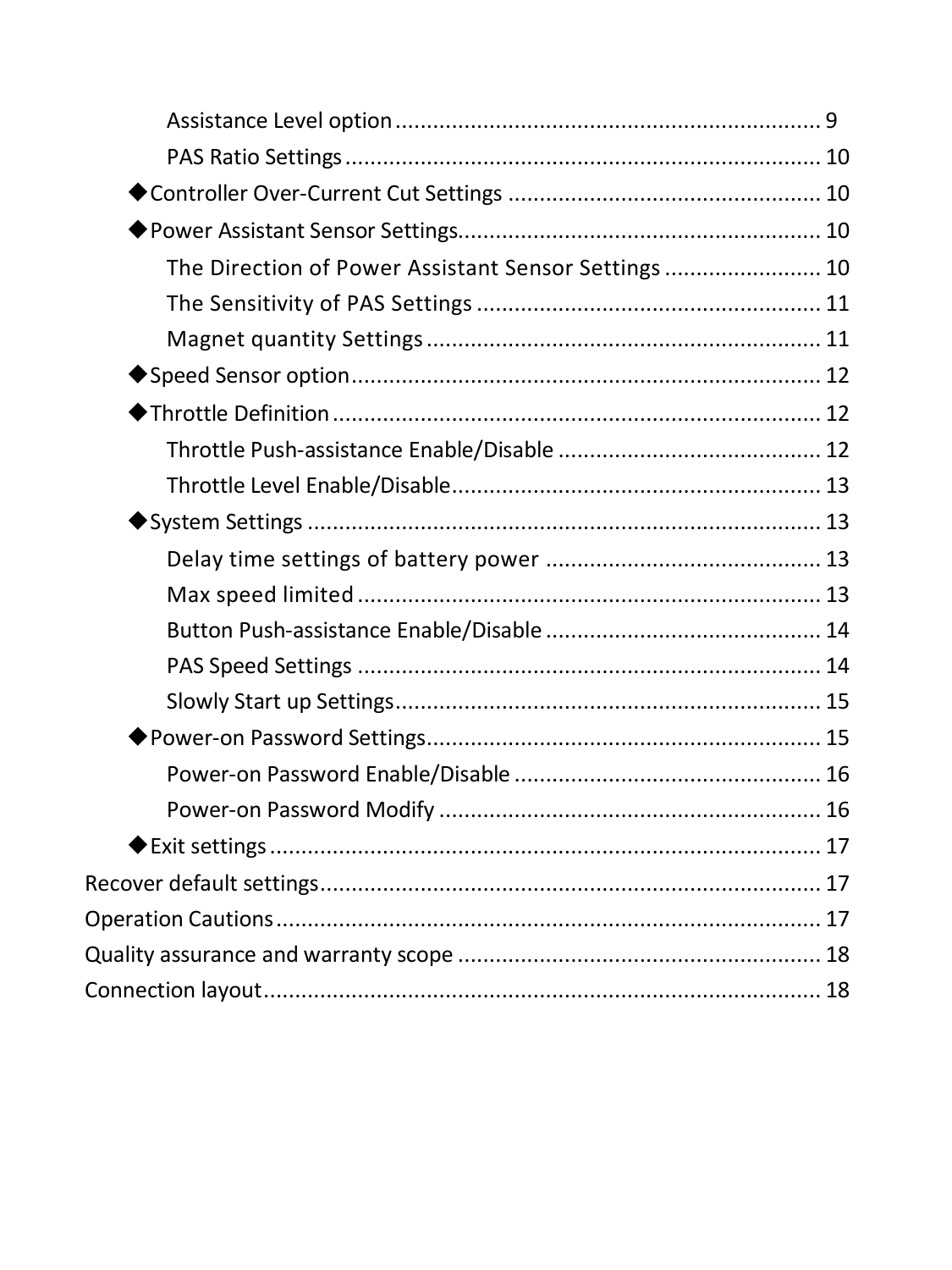## <span id="page-3-0"></span>**Product name and model**

Intelligent LCD display of eBike; model: KD21C.

## <span id="page-3-1"></span>**Specifications**

- ●24V/36V/48V Power Supply
- ●Rated working current: 10mA
- ●The maximum working current: 30mA
- ●Off leakage current: <1uA
- ●The supply controller working current: 50mA
- ●Working temperature:-20℃~ 60℃
- ●Storage temperature: -30℃~ 70℃

## <span id="page-3-2"></span>**Appearance and Size**

Display appearance and dimension figure (unit: mm)





## ◆**Color categories**

<span id="page-3-3"></span>Top shell of the display is two color options, black and white, and bottom shell of the display is only one black.

## <span id="page-3-5"></span><span id="page-3-4"></span>**Function Summary and Button Definition**

## ◆**Function Summary**

KD21C can provide a lot of functions to fit the users' needs. The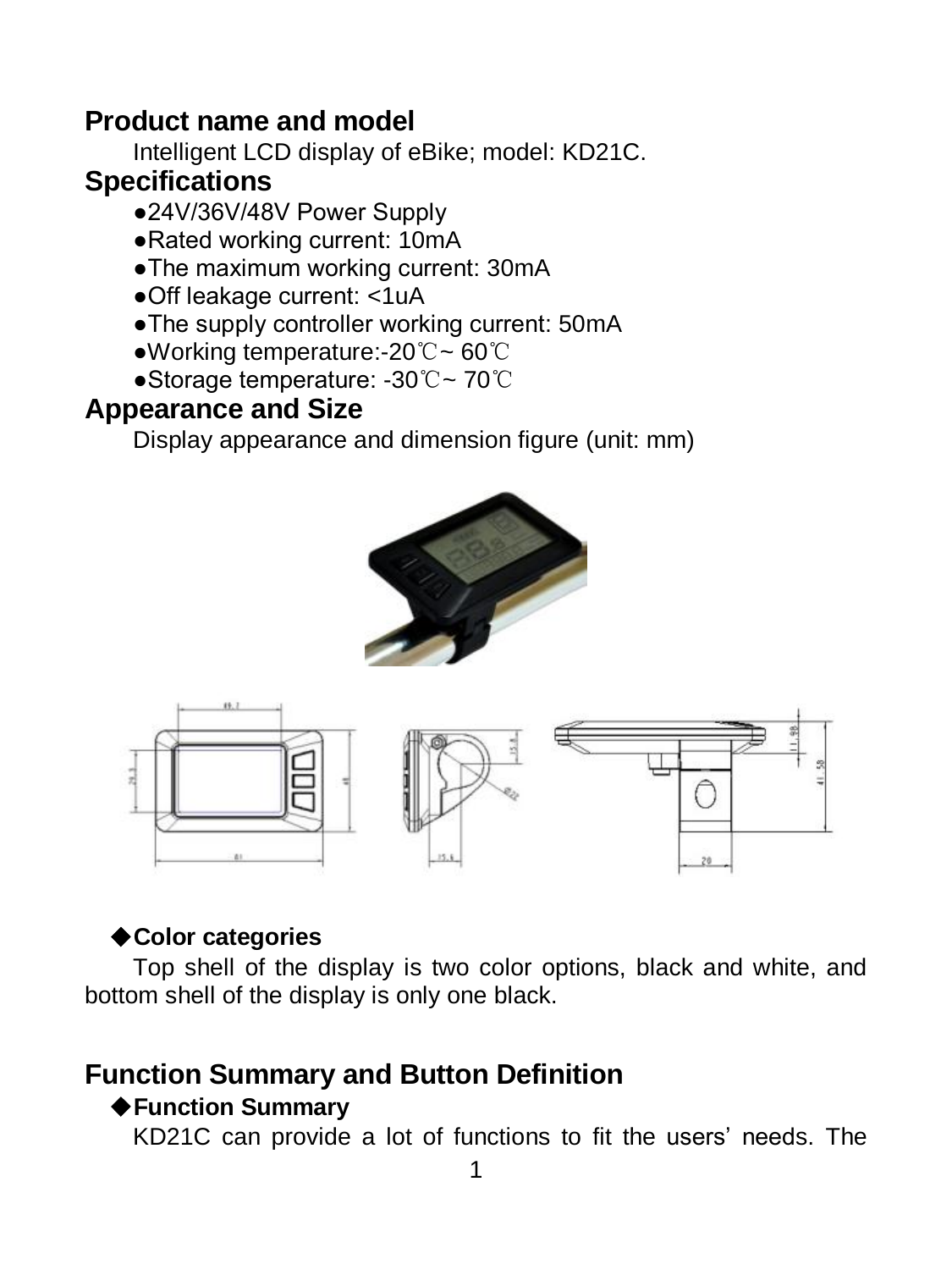indicating contents are as following

- ●Smart Battery indicator
- ●Motor-output indication
- ●Assistance-level indication

●Speed indication (incl. running speed, max speed and average speed)

- ●Trip distance and total distance
- ●The push-assistance function
- ●Trip time display of single
- ●The Lighting On/Off
- ●Error Code indication

●Various Parameters Settings (e.g. wheel size, speed-limited, battery level bar, assistance level, controller limited current, max speed, password enable, etc.)

●Recover Default Settings

## <span id="page-4-0"></span>◆**Functional Area Distribution**



Functional Area Distribution

#### <span id="page-4-1"></span>◆**Button Definition**

There are three buttons  $\begin{pmatrix} \mathbf{M} & \mathbf{H} & \mathbf{I} \end{pmatrix}$  on the KD21C display that represented by the following functions respectively: **MODE, UP, DOWN**.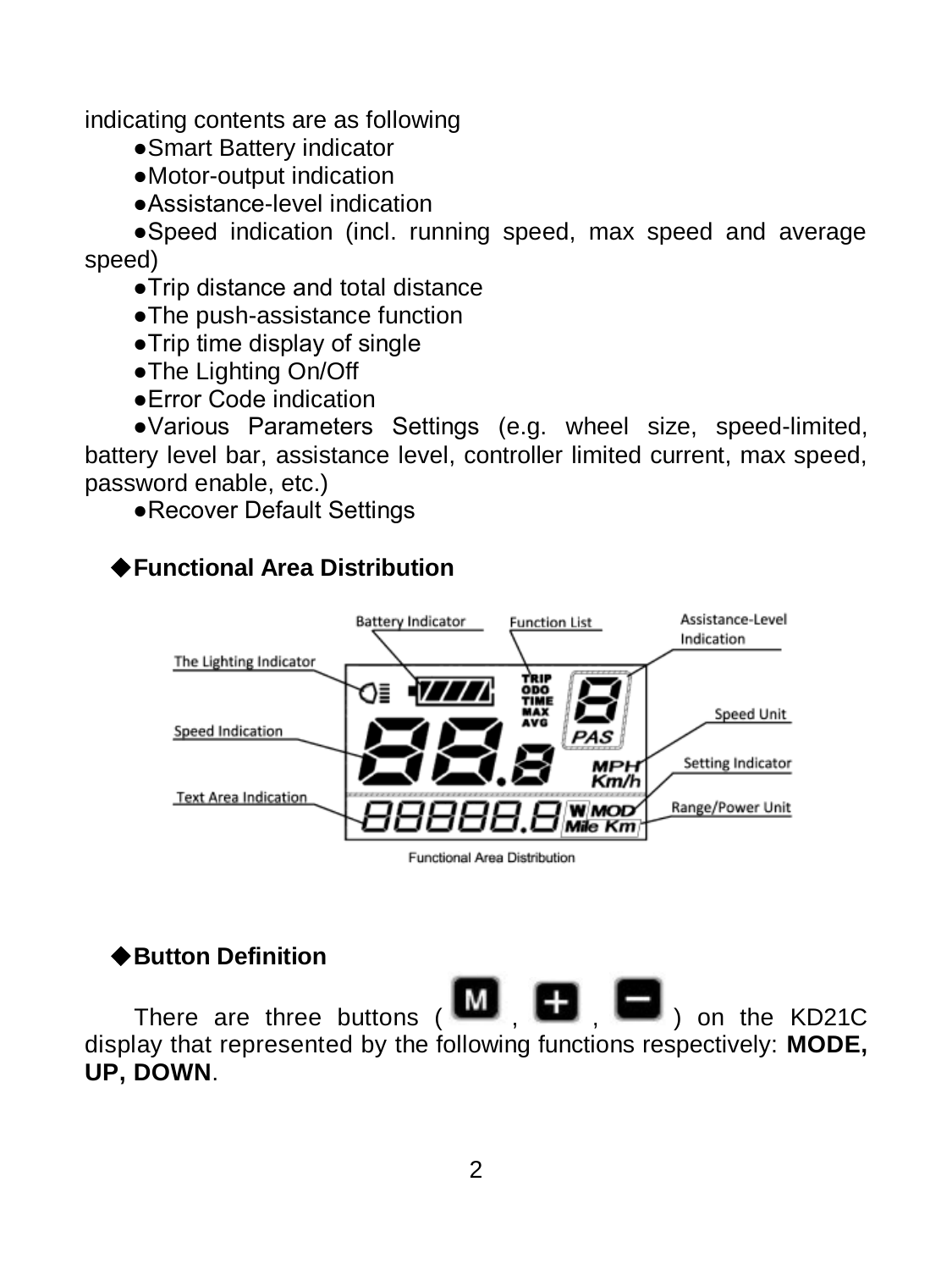## <span id="page-5-1"></span><span id="page-5-0"></span>**General Operation**

#### ◆**Switching the eBike System On/Off**

To switch on the eBike system, hold the **MODE** button for 2s.

In the same way to hold the **MODE** button for 2s again, the eBike system will be switched off.

When switching off the eBike system the leakage current is less than 1 uA.

■ When parking the eBike for more than 10 minutes, the eBike system **switches off automatically.**

#### ◆**Display Interface**

<span id="page-5-2"></span>After switching on the eBike system, the display shows Running Speed and Total Distance except battery indicator and assistance level.

To change the indicated information, press the **MODE** button to show in turn as below: Running Speed (Km/h)  $\rightarrow$  Trip Distance (Km)  $\rightarrow$ Trip Time (Hour.)  $\rightarrow$  Max Speed (Km/h)  $\rightarrow$  Average Speed (Km/h)  $\rightarrow$ Motor Power  $(W) \rightarrow$  Running Speed (Km/h).



#### <span id="page-5-3"></span>◆**Switching Push-assistance mode On/Off**

To access the push-assistance mode, hold the **DOWN** button always, the eBike will go on at a uniform speed of 6 Km/h, "P" is showed on the screen at the same time. The push-assistance function switches off as soon as you release the **DOWN** button.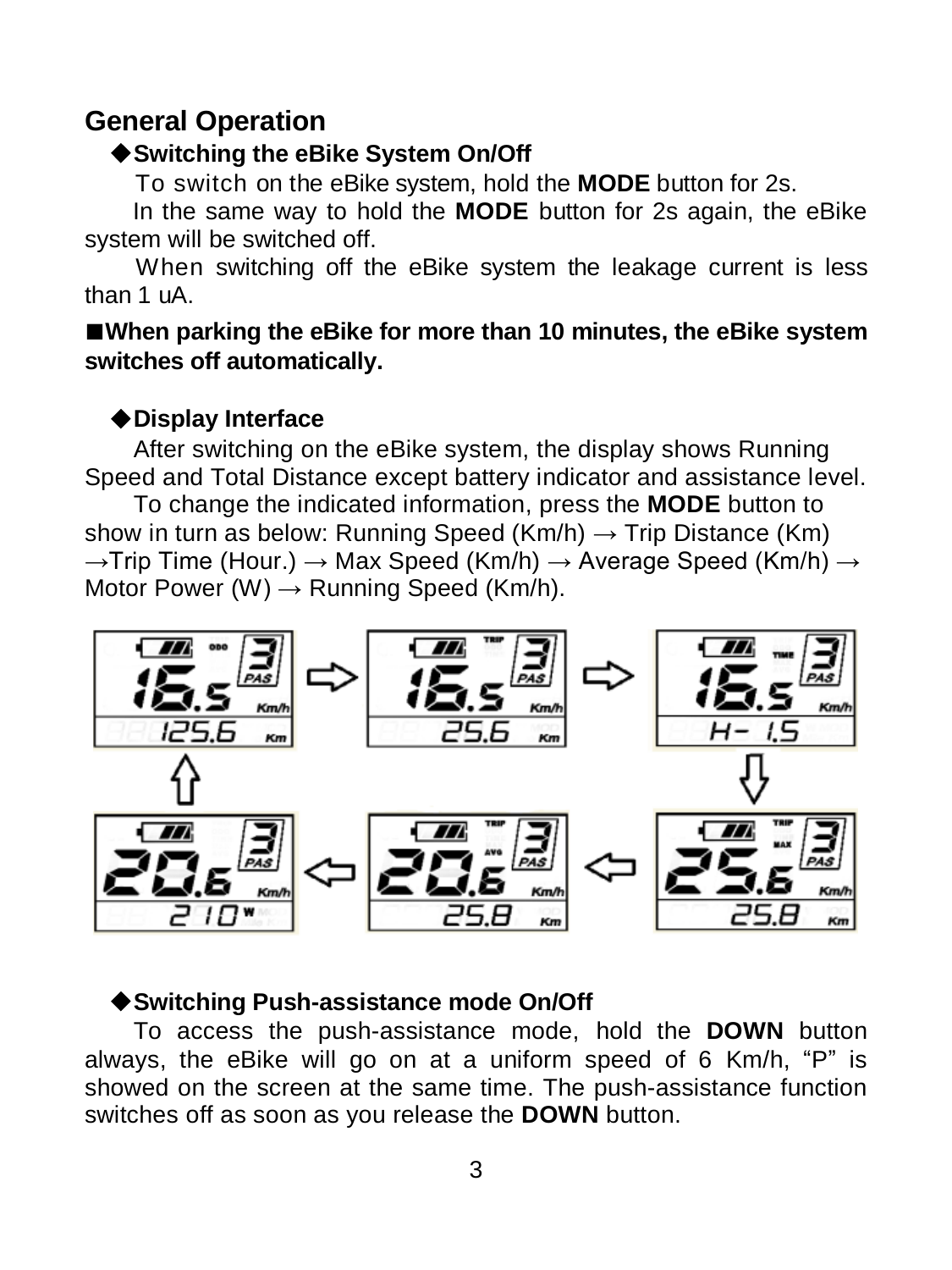

Push-assistance Mode

**■Push-assistance function may only be used when pushing the eBike. Danger of injury when the wheels of the eBike do not have ground contact while using the push-assistance function.**

#### ◆**Switching the Lighting On/Off**

<span id="page-6-0"></span>To switch on the display backlight and headlight of the eBike, hold the **UP** button for 2s.

In the same way to hold the **UP** button for 2s again, the backlight and the headlight will be switched off.



Switch On/Off the Lighting

#### ◆**Assistance Level Selection**

<span id="page-6-1"></span>Assistance levels indicate the output power of the motor. The default value is level "1".

The default power ranges from level "0" to level "5". The output power is zero on Level "0". Level "1" is the minimum power. Level "5" is the maximum power. Gear to level "5" and then press the **UP** button, the interface shows "5" still and "5" flashing prompts top. Gear to level "0" and then press the **DOWN** button, the interface shows "0" still and "0" flashing prompts low.

To change assistance level, press the **UP**/**DOWN** to increase or decrease until the desired assistance level is displayed.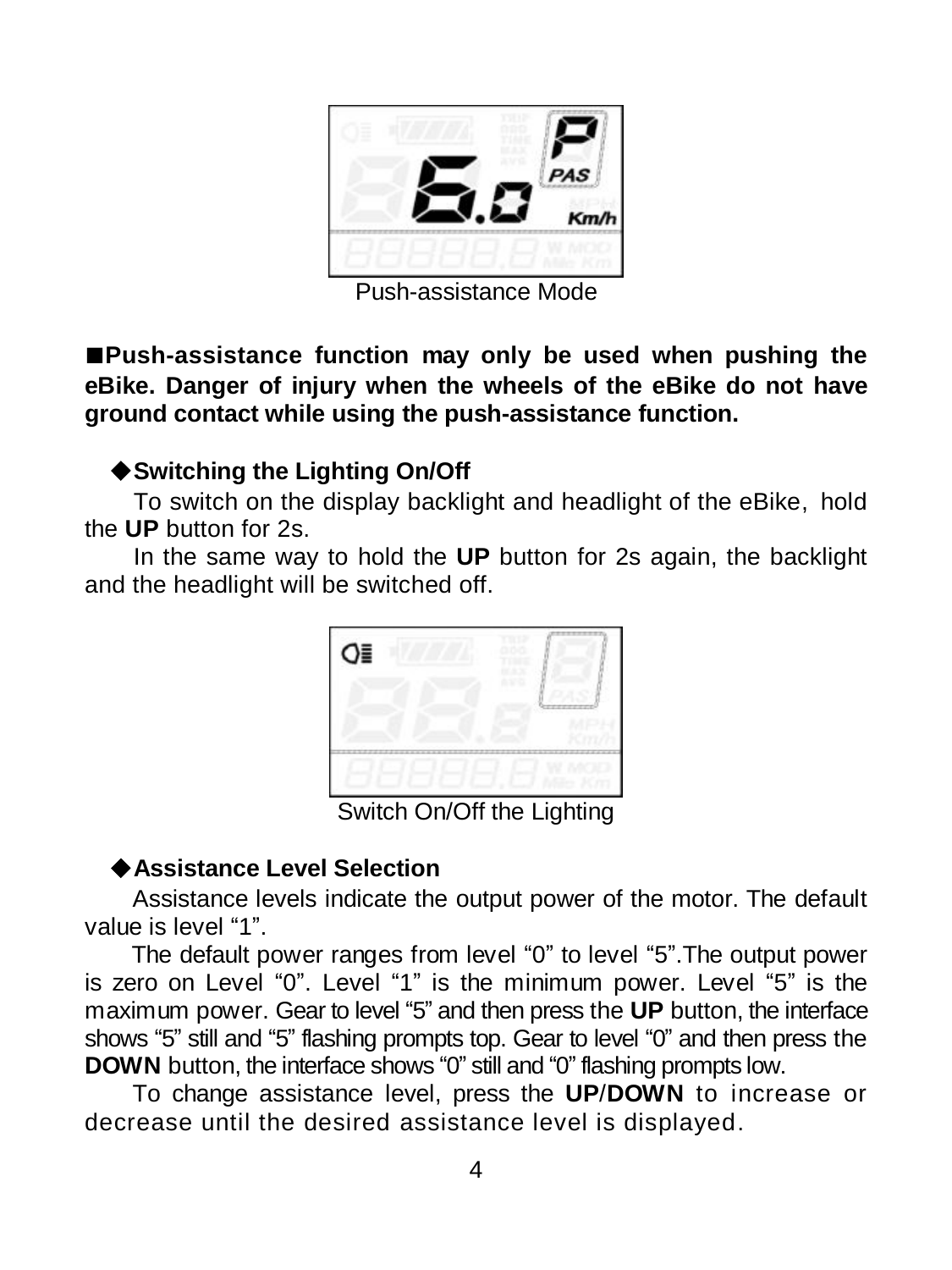|  | AVE<br>PAS |
|--|------------|
|  |            |
|  |            |
|  |            |

Assistance Level "3"

### ◆**Battery Indicator**

<span id="page-7-0"></span>The five battery bars represent the capacity of the battery. When the battery is in low voltage, battery frame will flash to notice that the battery needs to be recharged immediately.





Low Voltage Flash Battery Indicator

## ◆**Error Code Indication**

<span id="page-7-1"></span>If there are errors about the electronic control system, the error code will appear automatically. Here is the message of the error code in **Attached list 1**.



Code Indication

#### **■Offer the display to a Service Center when an error code appears.**

## <span id="page-7-2"></span>**General Settings**

After the eBike system is switched on, to access general settings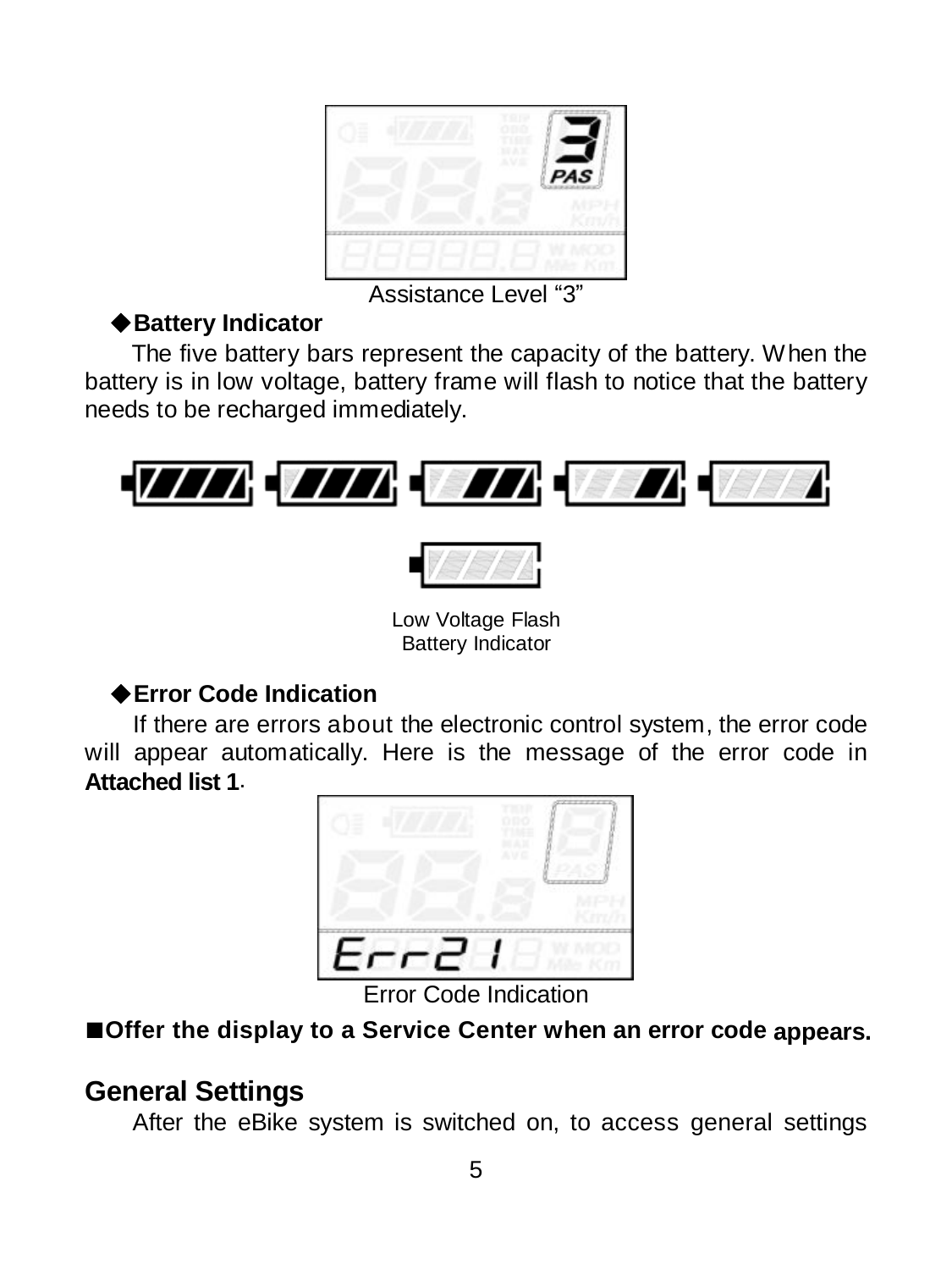menu, hold both the **UP** and **DOWN** button for 2s.

#### **■All the Settings are operated in the case of parking the eBike.**

#### <span id="page-8-0"></span>◆**Trip Distance Clearance**

TC represents trip distance clearance setting.

To clear trip distance, press the **UP**/**DOWN** button to choose Y or N. The default value is N.

To store a changed setting, press the **MODE** button and then access backlight contrast settings.

Various symbol definitions refer to **Attached list 4.**



Trip Distance Clearance Settings Interface

#### ◆**Backlight Contrast settings**

<span id="page-8-1"></span>bL represents backlight contrast settings. Level "1" is the low brightness. Level "2" is the middle brightness. Level "3" is high brightness. The default value is "1".

To modify the backlight brightness, press the **UP/DOWN** button to increase or decrease until the desired setting is displayed.

To store a changed setting, press the **MODE** button and then access unit Conversion Settings.



Backlight Brightness Settings Interface

## <span id="page-8-2"></span>◆**Unit km/mi Conversion**

U represents unit settings, "1" is mile, "2" is kilometer. The default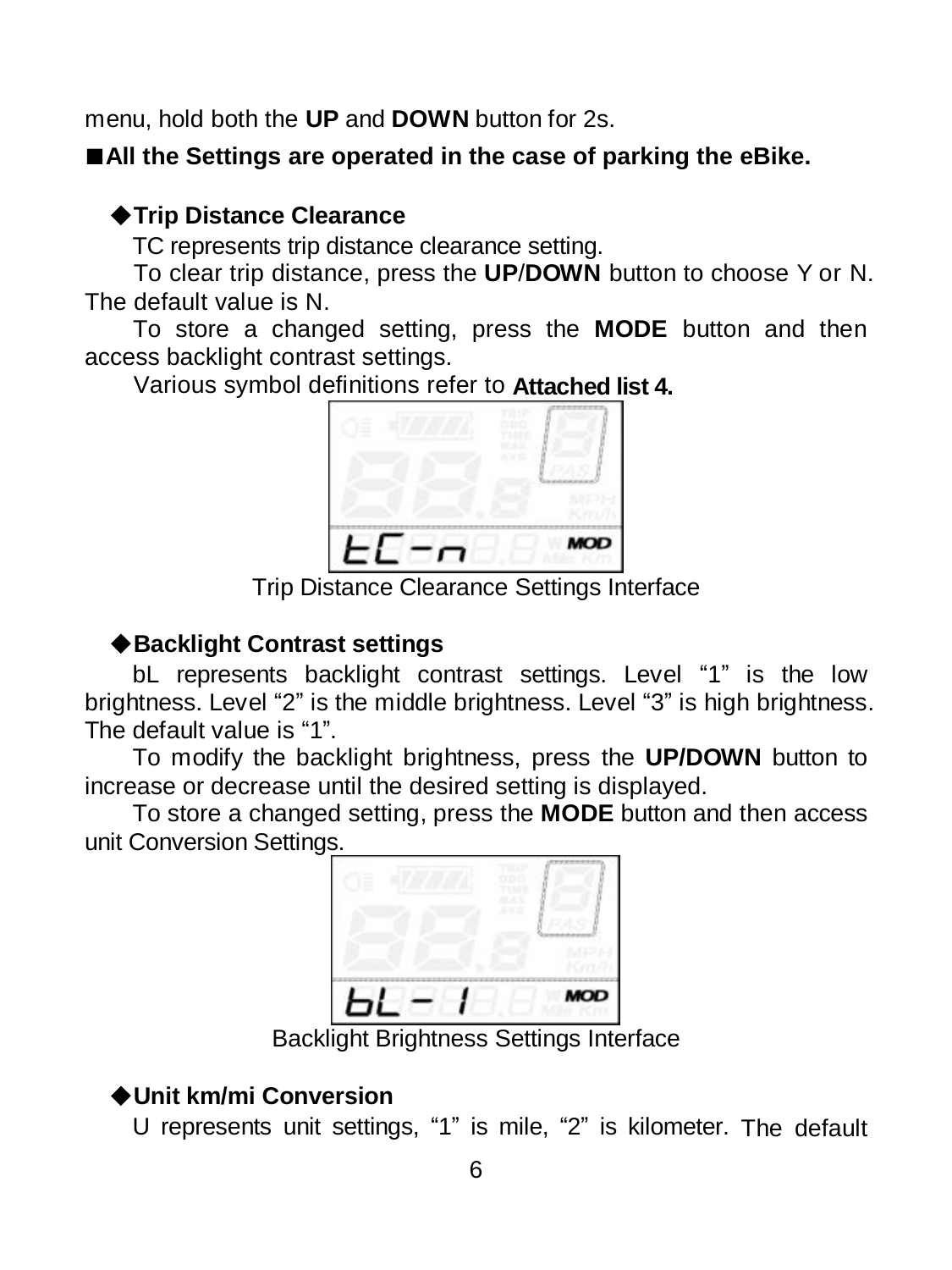value is "2".

To convert unit, press the **UP/DOWN** button to increase or decrease until the desired setting is displayed.

To store a changed setting, press the **MODE** button, and then access trip distance clearance settings.

To store a changed setting, hold the **MODE** button for 2s and then exit general settings.



## <span id="page-9-0"></span>**General Parameter Settings**

To access general parameter Settings interface, hold both the **UP** and the **DOWN** button for 2s, then hold both the **DOWN** and **MODE** button for 2s again.

#### ◆**Wheel Diameter Settings**

<span id="page-9-1"></span>Ld represents wheel diameter settings. Electable values are 16, 18, 20, 22, 24, 26, 700C and 28. The default value is 20 inch.

To change basic settings, press the **UP**/**DOWN** button to increase or decrease until the desired value is displayed.

To store a changed setting and access speed-limit settings interface, press the **MODE** button.



Wheel Diameter Settings Interface

## <span id="page-9-2"></span>◆**Speed-limit Settings**

LS represents the limit speed settings. When the running speed is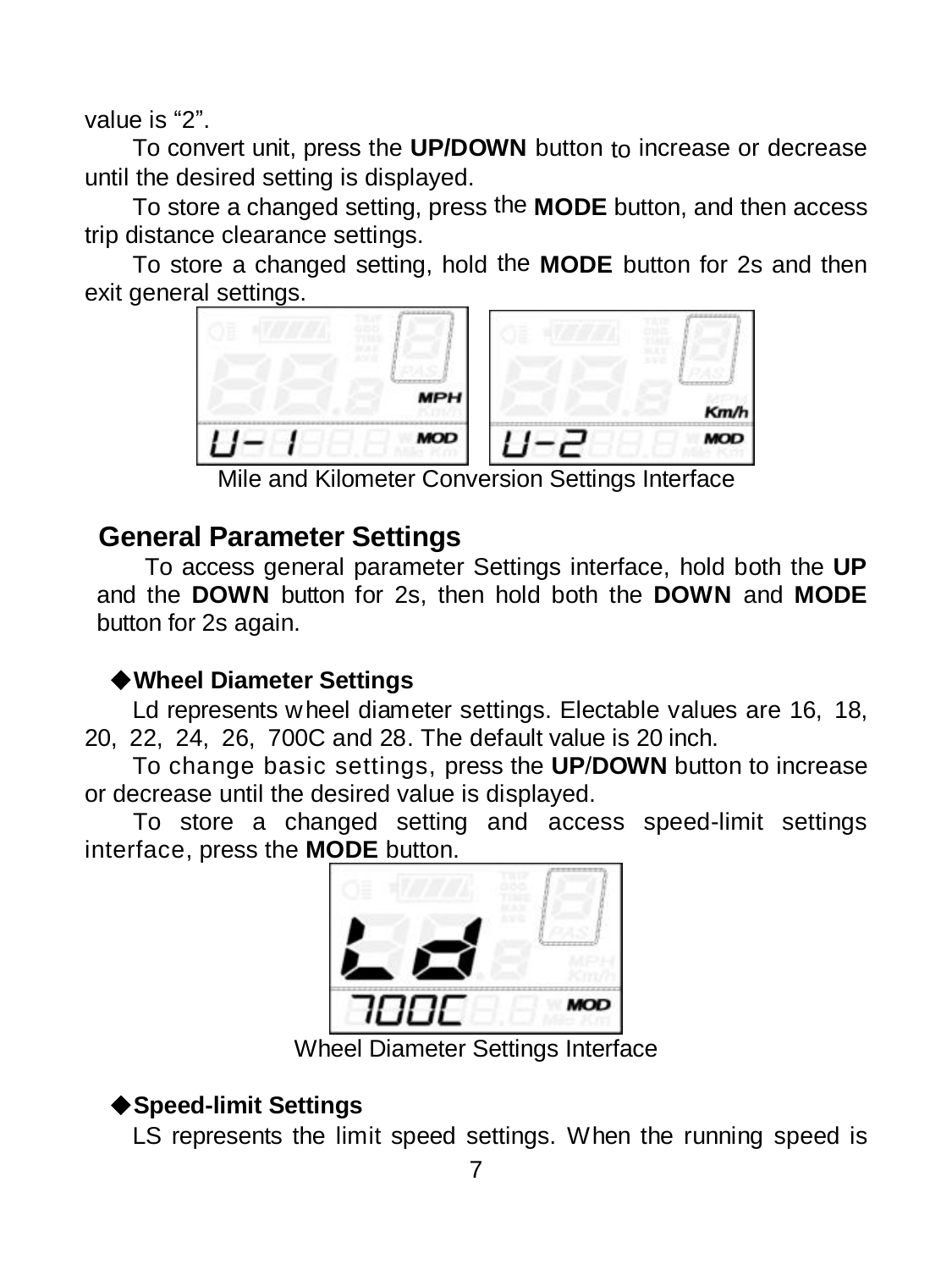faster than limit speed, the eBike system will switch off automatically. Limit speed ranges from 12Km/h to 40Km/h. The default value is 25Km/h.

To change basic settings, press the **UP**/**DOWN** button to increase or decrease until the desired value is displayed.

To store a changed setting and exit General Parameter Settings, hold the **MODE** button for 2s.



Limit Speed Settings Interface

#### <span id="page-10-0"></span>**Personalized Parameter Settings**

Personalized Parameter Settings can match a variety of requirements in use. There are 8 Settings items, such as Battery Power Bar Settings, Power assistant level Settings, Over-current Cut Settings, Power Assistant Sensor Settings, Speed Sensor Settings, Throttle Function Settings, System Settings and Power-on Password Settings. Please refer to the **Attached list 2**.

To access Personalized Parameter Settings items option page, hold both the **UP** and **DOWN** button for 2s, then hold both the **UP** and **DOWN**  button again.

To access the corresponding settings page, press the **UP/DOWN**  button to increase or decrease until the desired item is displayed, and press the **MODE** button again.

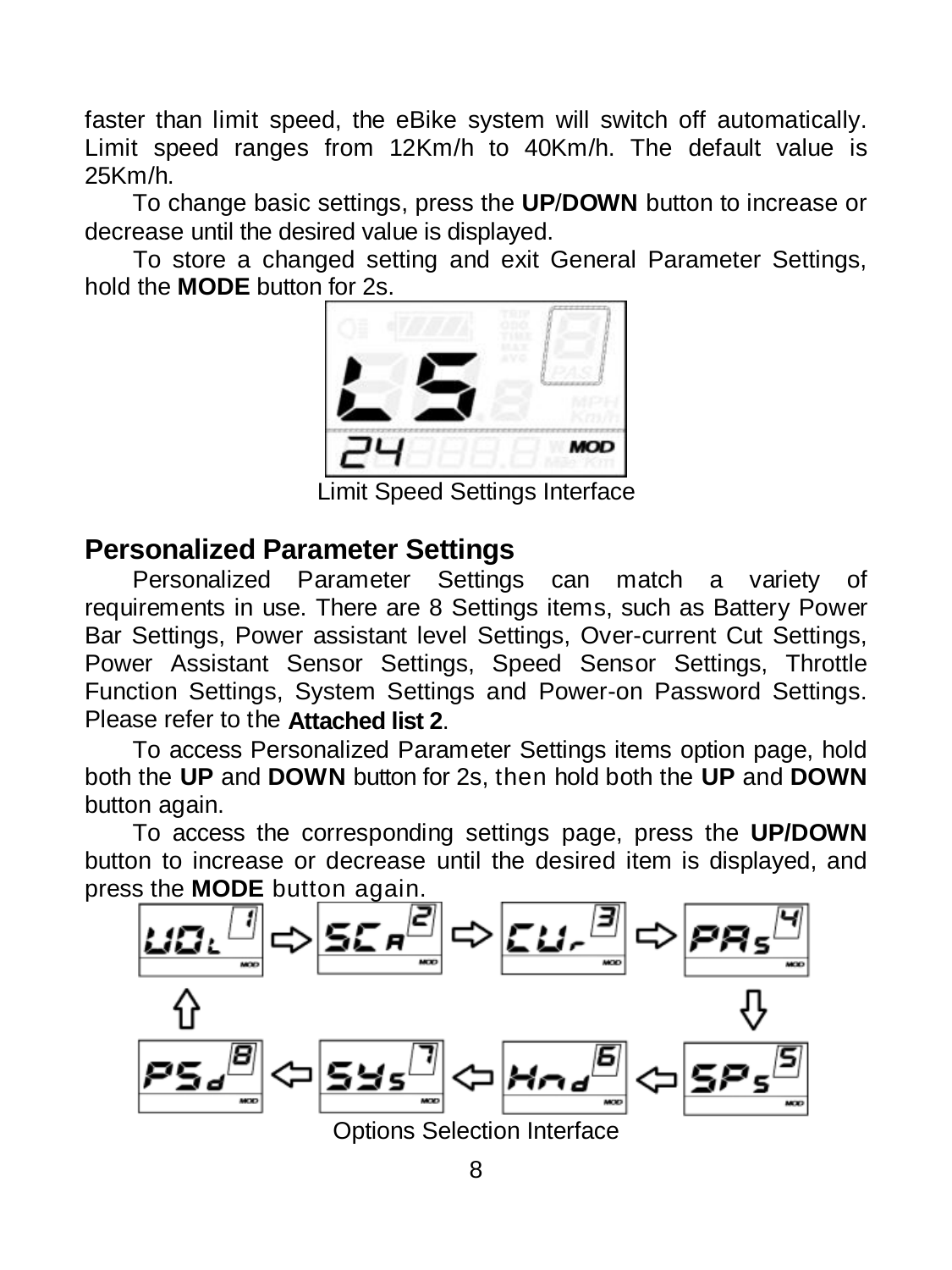#### ◆**Battery Power Bar Settings**

<span id="page-11-0"></span>VOL represents voltage settings. Each bar represents a voltage value. 5 bars voltage values must be entered one by one. For example, VOL 1 is first bar voltage value, the default value is 31.5.

To set battery power bar, press the **UP**/**DOWN** button to increase or decrease the number.

To store a changed setting and access the second bar, press the **MODE** button.

By analogy**,** after 5 bars voltage values is entered, hold the **MODE** button to confirm and return to the previous menu.



Battery Power Bar Settings

#### <span id="page-11-1"></span>◆**Assistance Level Settings**

#### **Assistance Level option**

<span id="page-11-2"></span>In assistance level settings, there are 8 modes to select: 0-3, 1-3, 0- 5, 1-5, 0-7, 1-7, 0-9, 1-9. The default value is 0-5.

To select the mode of assistance level, press the **UP/DOWN** button to increase or decrease until the desired setting is displayed.

To store the changed setting and access the PAS ratio settings page, press the **MODE** button.



1-5 flash PAS Mode Option Interface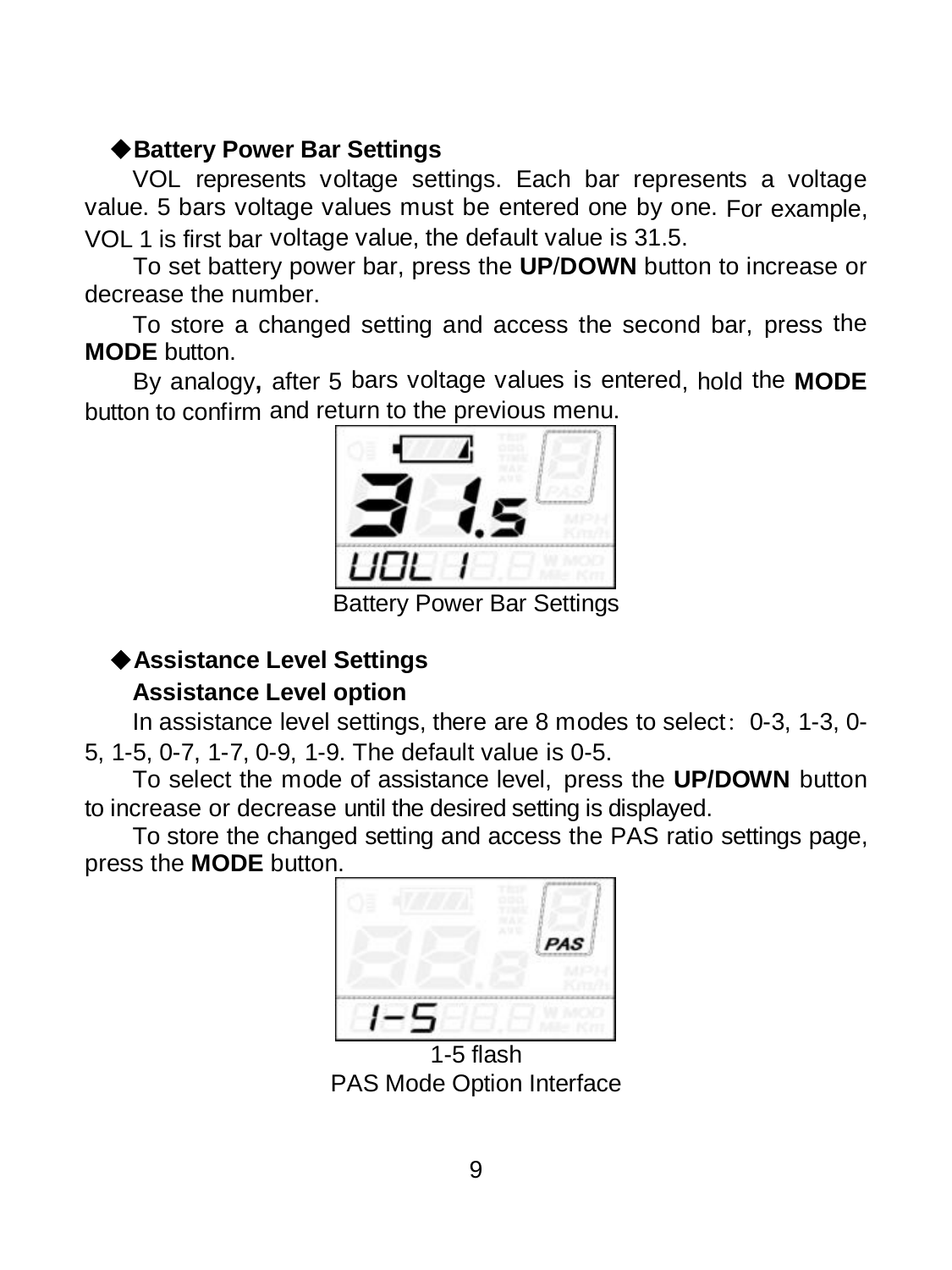#### **PAS Ratio Settings**

<span id="page-12-0"></span>To modify the value of PAS ratio can match the different requirements.

For example, the range is "45-55 percent" of "1" level, bottom value can be modified, and the default value is 50 percent.

To store the modified setting, press the **MODE** button and turn to the next PAS ratio settings.

After all PAS ratio inputted, hold the **MODE** button for 2s to confirm and then return to previous menu.

Please refer to **Attached list 3**.



PAS Ratio Interface

#### ◆**Controller Over-Current Cut Settings**

<span id="page-12-1"></span>CUR represents controller over-current cut settings. CUR value can be changed from 7.0A to 22.0A. The default value is 15A.

To change basic settings, press the **UP/DOWN** button to increase or decrease the value of the current.

To store a changed setting, hold the **MODE** button and then return to previous menu.



CUR Settings Interface

#### <span id="page-12-2"></span>◆**Power Assistant Sensor Settings**

#### **The Direction of Power Assistant Sensor Settings**

<span id="page-12-3"></span>PAS represents power assistant sensor settings. "run-F" means forward direction, while "run-b" means back direction. The default value is "run-F".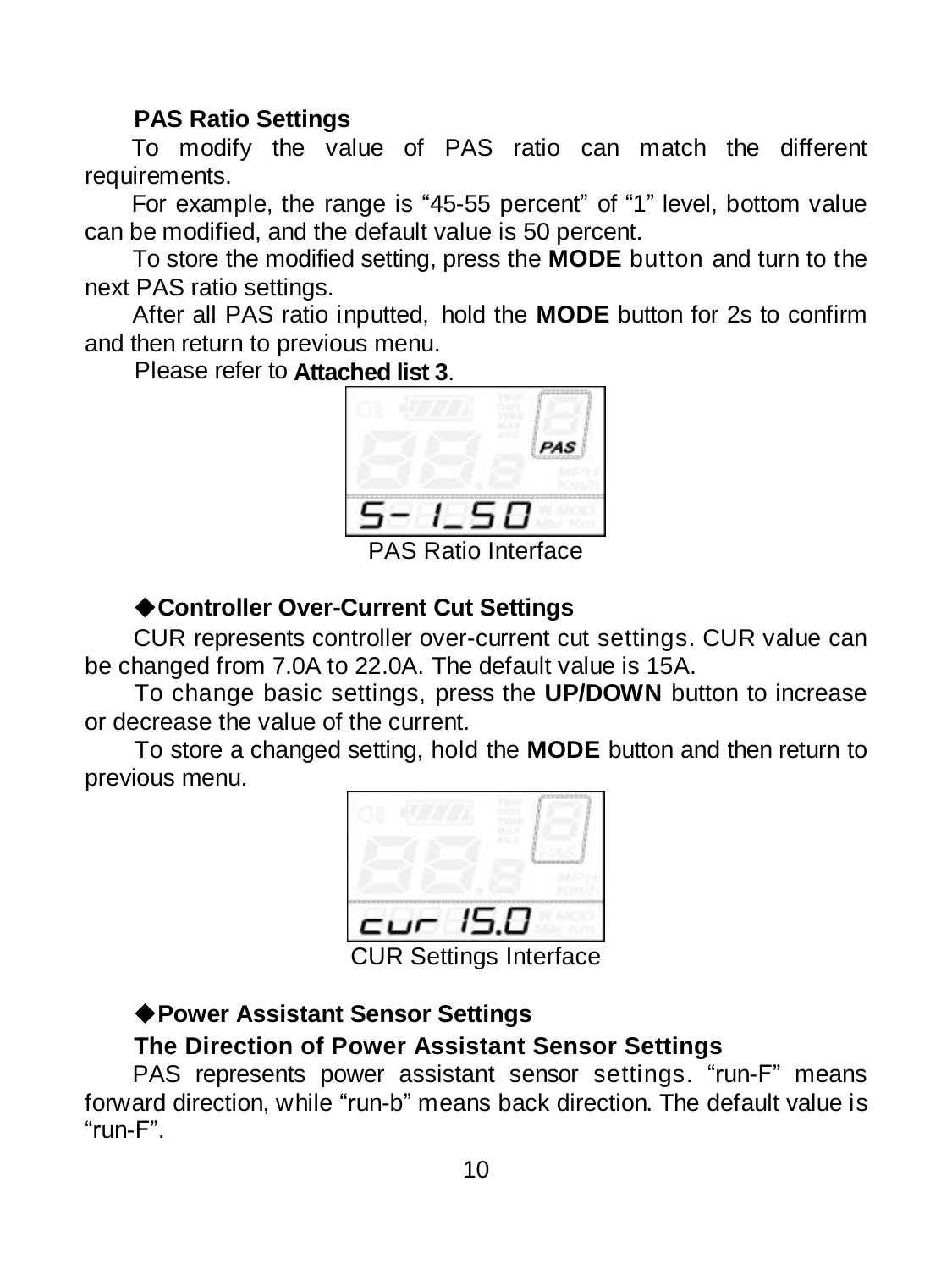To change The Direction of Power Assistant Sensor Settings, press the **UP**/**DOWN** button to select F or b.

To store a changed setting, press the **MODE** button and then access settings mode of PAS sensitivity.



Direction of PAS Sensor Settings

#### **The Sensitivity of PAS Settings**

<span id="page-13-0"></span>SCN represents the sensitivity of PAS settings. The sensitivity value ranges from "2" to "9". "2" is the strongest, "9" is the weakest. The default value is "2".

To change the sensitivity of PAS settings, press the **UP**/**DOWN** button to select sensitivity value.

To store a changed setting, press the **MODE** button and then access magnet disk settings mode.



The Sensitivity of PAS Settings

#### **Magnet quantity Settings**

N represents magnet numbers of PAS disk. The default value is 6.

<span id="page-13-1"></span>To change magnet numbers of PAS disk, press the **UP/DOWN**  button to select quantity corresponding to PAS disk.

To store a changed setting, hold the **MODE** button and then return to previous menu.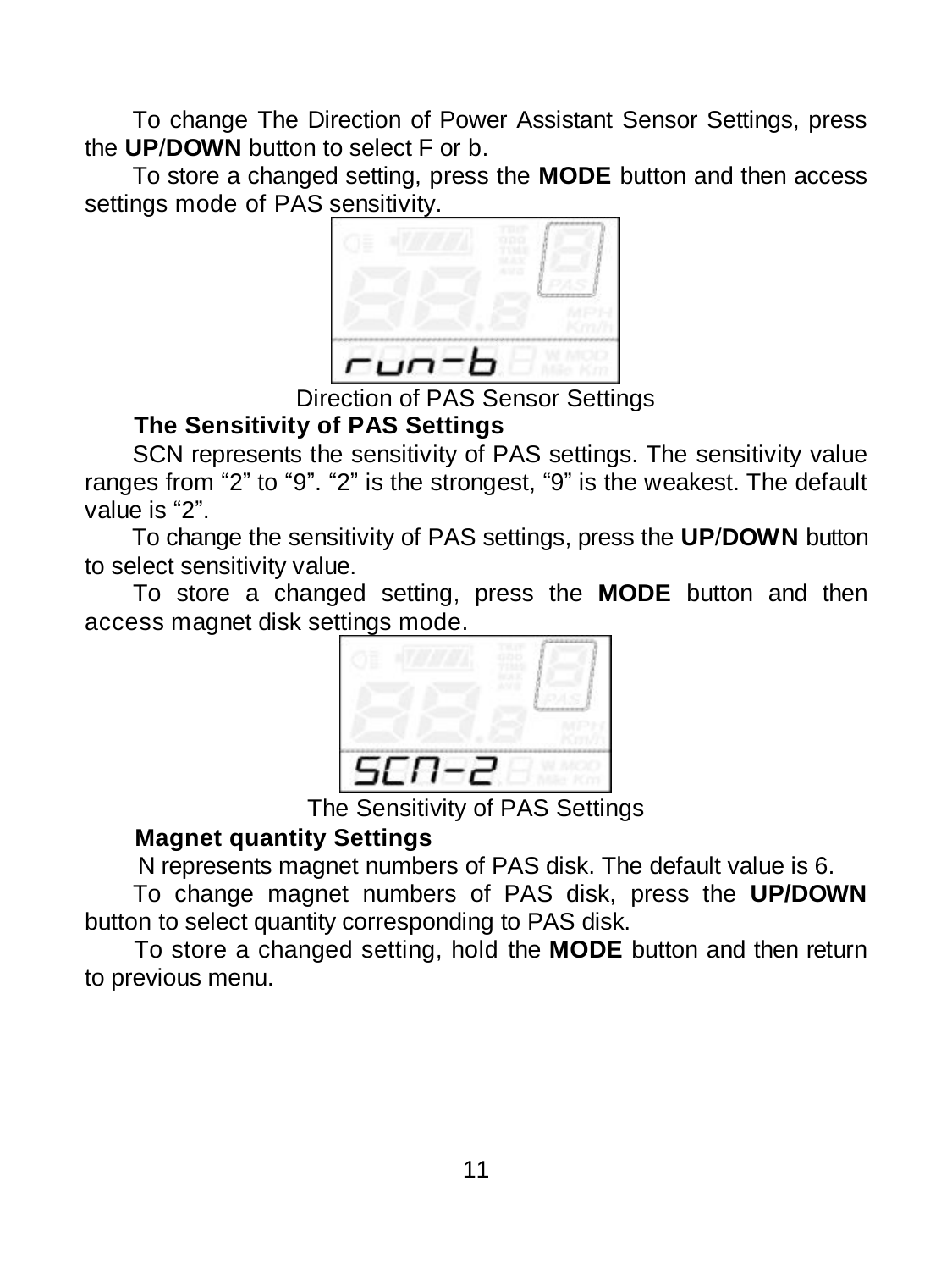| ٠<br><br>-<br>×<br>×<br>۹ |  |
|---------------------------|--|
| ь<br>-1                   |  |

PAS Magnet Disk Settings

#### <span id="page-14-0"></span>◆**Speed Sensor option**

SPS represents speed sensor settings. The default value is 1

To change speed sensor settings, press the **UP**/**DOWN** button to select the quantity of magnet head (the range is from 1 to 9).

To store a changed setting, hold the **MODE** button and then return to previous menu.



Speed Sensor Selection

## <span id="page-14-1"></span>◆**Throttle Definition**

#### **Throttle Push-assistance Enable/Disable**

<span id="page-14-2"></span>HL represents throttle push-assistance function. HL-N represents throttle assistance push function is disabled. HL-y represents throttle assistance push function is enabled. The default value is N.

To change throttle push-assistance function, press the **UP/DOWN** button to select Y.

To store a changed setting, press the **MODE** button.

Otherwise, to select N and then access Throttle Level Enable Settings.



Throttle Enable/Disable Interface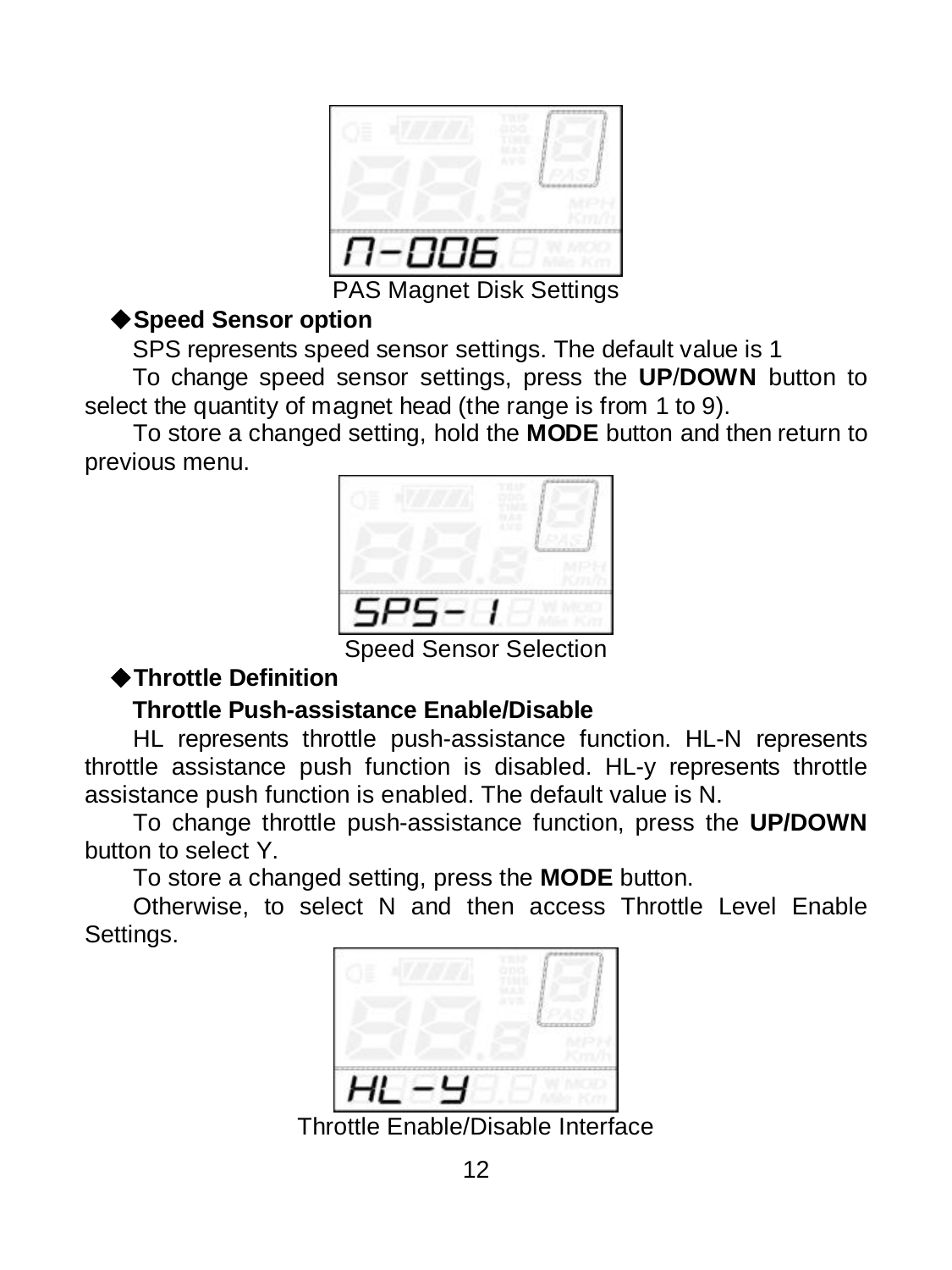#### **Throttle Level Enable/Disable**

<span id="page-15-0"></span>HF-y represents throttle level is enabled. HF-N represents throttle level is disabled. The default value is N.

To change throttle level function**,** press the **UP**/**DOWN** button to select Y or N.

To store a changed setting, press the **MODE** button and then access Throttle Enable Settings page.

To return to previous menu, hold the **MODE** button for 2s.



Throttle Level Enable or Disable Interface

#### <span id="page-15-1"></span>◆**System Settings**

#### **Delay time settings of battery power**

<span id="page-15-2"></span>DLY represents delay time of battery power settings. The default value is 3s.

To change delay time settings, press the **UP**/**DOWN** button to select delay time 3s, 6s, 12s.

To store a changed setting, press the **MODE** button and then access the max speed limited**.**



Delay Time of Battery Power Interface

#### **Max speed limited**

<span id="page-15-3"></span>MAX SPD represents max speed limited settings. The default value is 40Km/h.

To change Max speed limited setting, press the **UP/DOWN** button to set the max speed from 25Km/h to 40 Km/h.

To store a modified setting, press the **MODE** button and then access Button PAS Settings.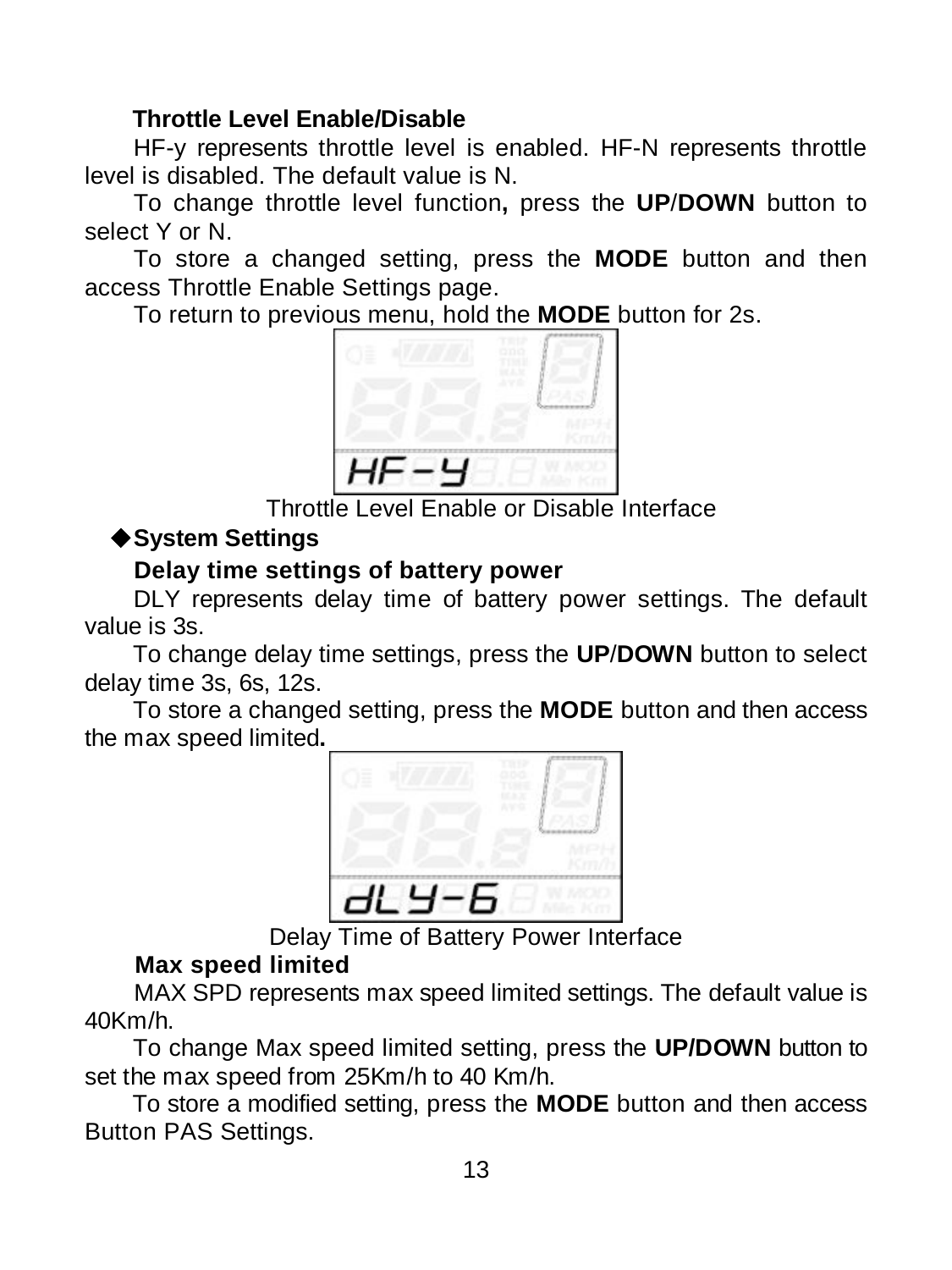

Interface of Max Speed Limited Settings

**■This setting is the priority version. The speed is the maximum set by manufacturer.** 

#### **Button Push-assistance Enable/Disable**

<span id="page-16-0"></span>PUS represents button push-assistance settings. Y represents button push is enabled, N represents button push is disabled. The default value is Y.

To change button push-assistance settings, press the **UP**/**DOWN**  button to choose Yor N.

To store a changed setting, press the **MODE** button and then access PAS speed settings.



Interface of Push-assistance

#### **PAS Speed Settings**

<span id="page-16-1"></span>To change PAS speed settings, press the **UP/DOWN** button to adjust from 20% to 35%**,**

To store a modified setting, press the **MODE** button and then access slowly start up.

The default value is 25%.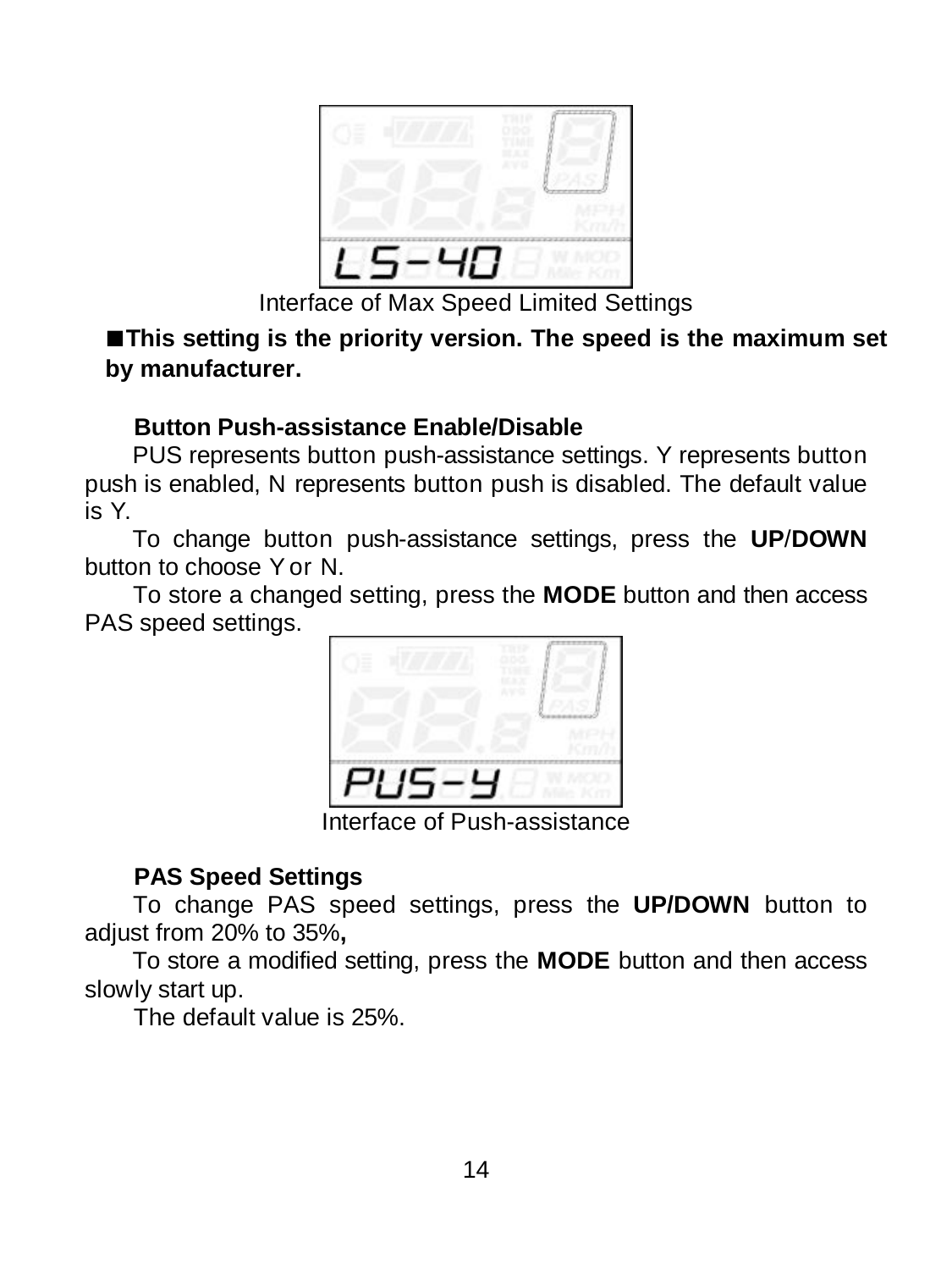

Interface of PAS Speed Settings

#### **Slowly Start up Settings**

<span id="page-17-0"></span>SSP represents slowly start up. The range is "1-4", "4" is the slowest. The default value is "1".

To change slowly start up settings, press the **UP/DOWN** button to select the desired value.

To store a changed setting, press the **MODE** button and then turn to Delay time settings of battery power page.

To return to previous menu, hold the **MODE** button for 2s.



Interface of Slowly Settings Up

#### ◆**Power-on Password Settings**

<span id="page-17-1"></span>P2, 0000 on the screen means power-on password settings. The default value is 2222.

To access the power-on password settings, press the **UP**/**DOWN**  button to modify the value and then press the **MODE** button to confirm digit one by one until the correct 4-digit password is completed, and then press the **MODE** button to access power-on password enable settings interface, otherwise stay on the password input state.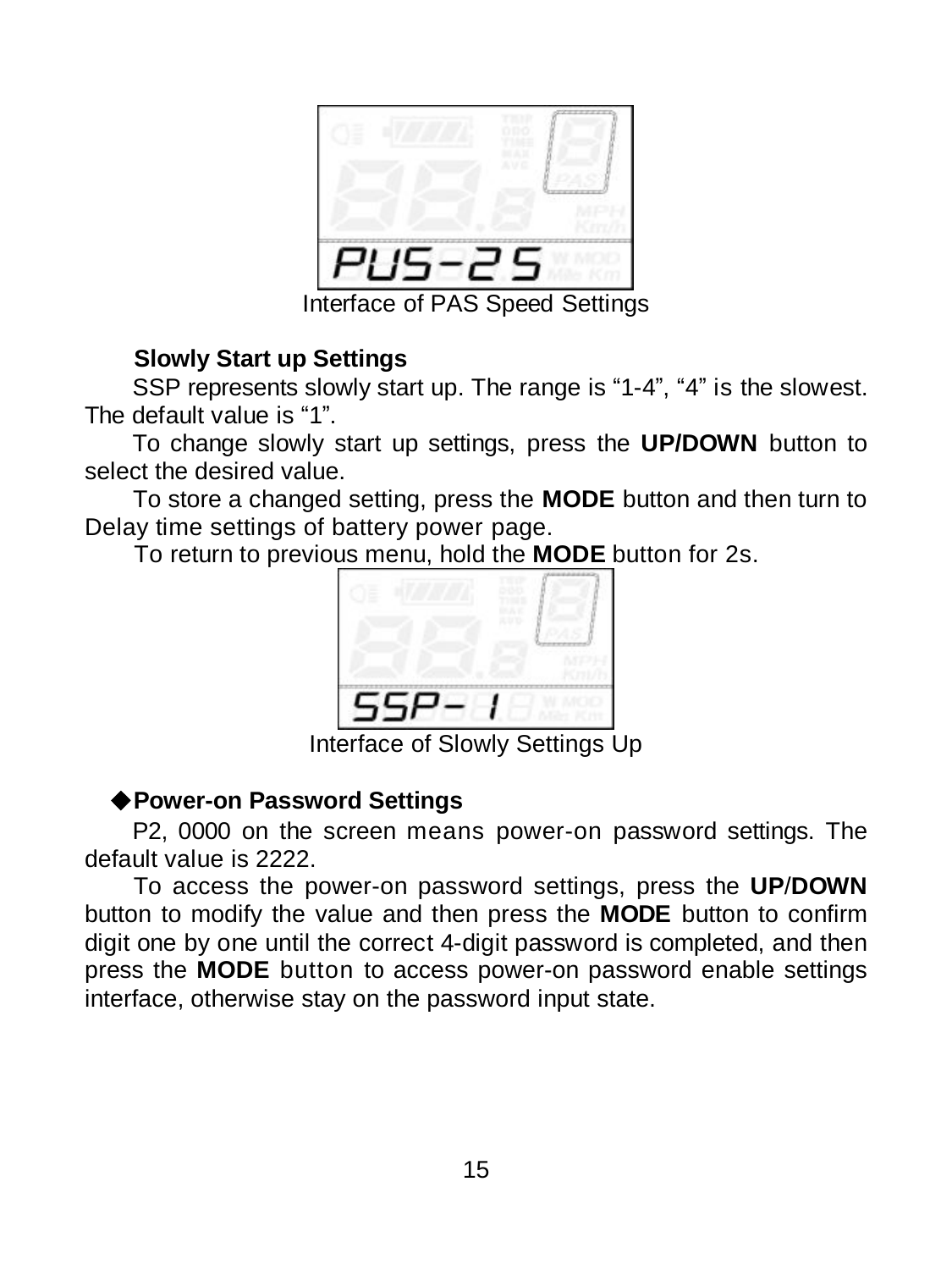

Power-on Password Entering Interface

#### **Power-on Password Enable/Disable**

<span id="page-18-0"></span>To change power-on password enable/disable settings, press the **UP**/**DOWN** button to select Y or N.

If it is Y, press the **MODE** button and then access power-on password modify interface, otherwise exit the power-on password settings interface. The default value is N.

Y is nower-on password enable

N is power-on password disable



Power-on Password Disable Interface

#### **Power-on Password Modify**

<span id="page-18-1"></span>When the display shows P3, 0000, to set new power-on password, press the **UP**/**DOWN** button to modify the value and then press the **MODE** button to confirm digit one by one until the new 4-digit password is completed.

To store the new power-on password, hold the **MODE** button for 2s and then exit settings.

When switching the eBike system on next time, the display will show P1,0000, please input the new password to power on.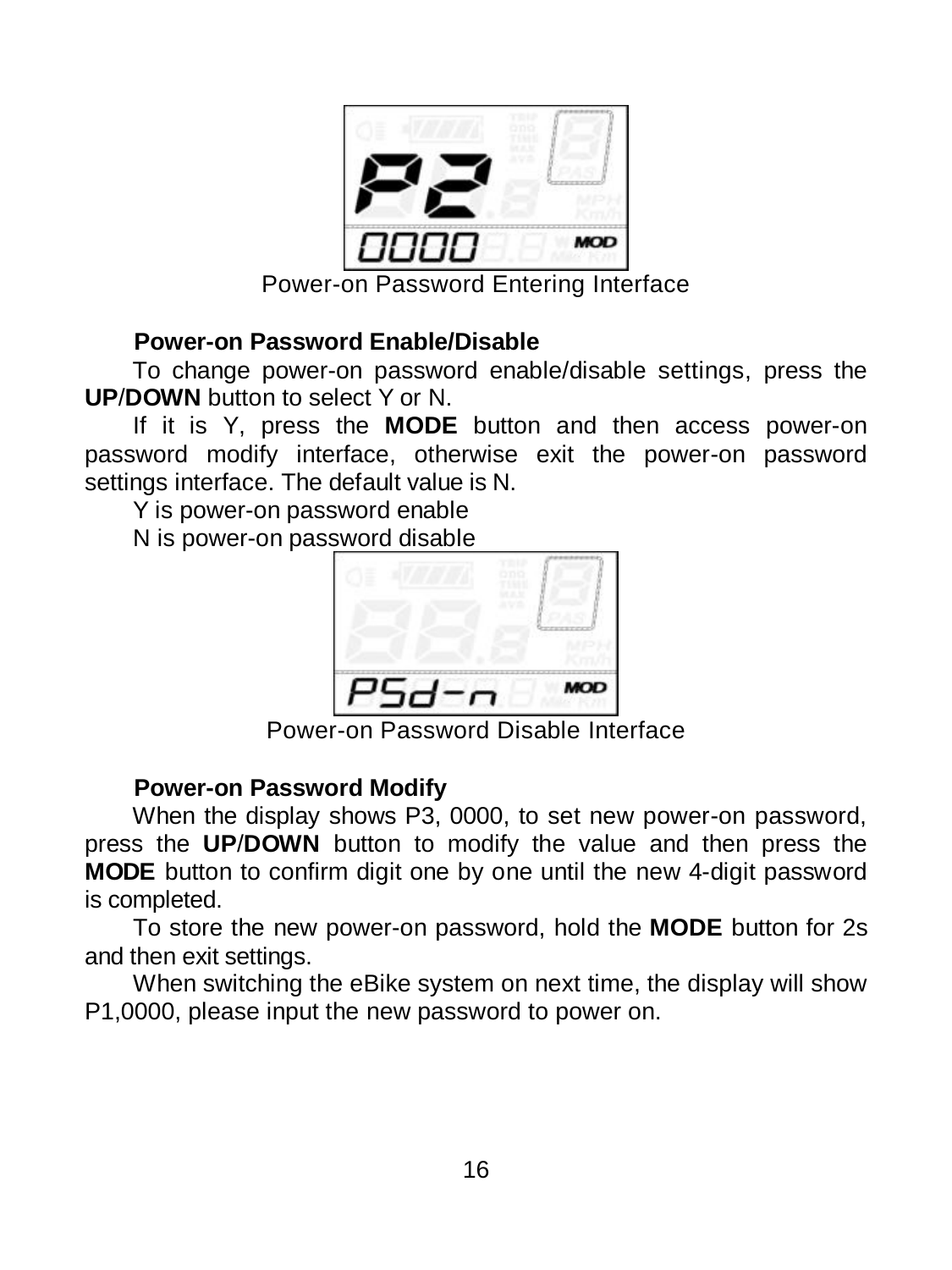

Power-on Password Modify Interface

### ◆**Exit settings**

<span id="page-19-0"></span>In the settings state, pressing the **MODE** button is to confirm the input. Holding the **MODE** button is to store the settings, and then exit the current settings. Holding the **DOWN** button is to cancel the operating but not storing settings data, and then return to previous menu.

**■If there is not any operations in one minute, the display will exit the settings state.**

## <span id="page-19-1"></span>**Recover default settings**

dEF represents recover default settings. The default value is N.

To access recover default settings, hold both the **UP** and **MODE** button for 2s and press the **UP**/**DOWN** button to choose Y or N again. N means that do not recover default settings. Y means that recovers default settings.

When it is Y, hold the **MODE** button for 2s to recover default settings, the display shows DEF-00 at the same time**,** and then return to general display state.



Recover Default Settings Interface

## <span id="page-19-2"></span>**Operation Cautions**

Be careful of safe use. Don't attempt to release the connector when battery is on power.

◆ Try to avoid hitting.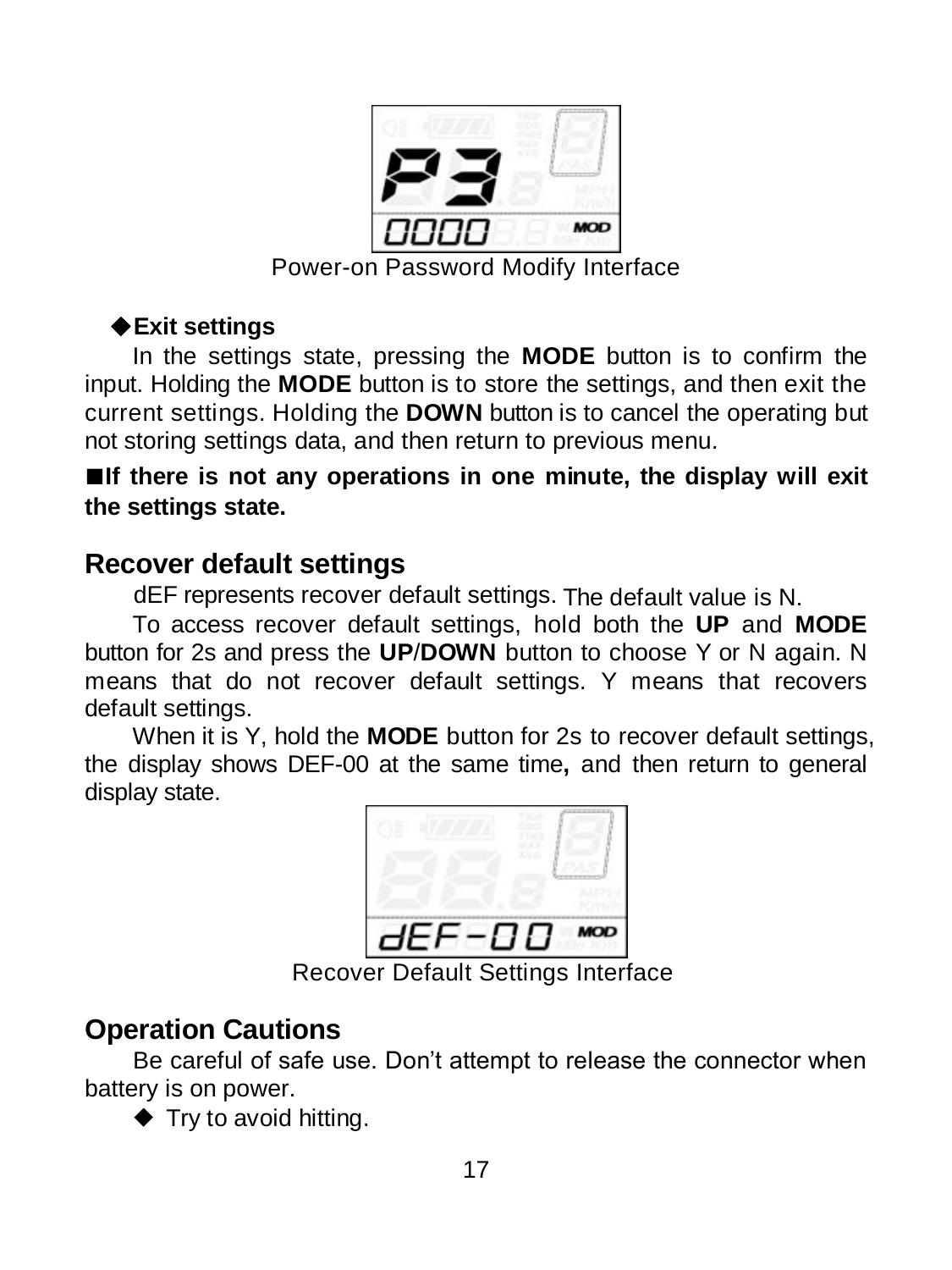◆ Don't modify system parameters to avoid parameters disorder

◆ Make the display repaired when error code appears.

## <span id="page-20-0"></span>**Quality assurance and warranty scope**

#### Ⅰ **Warranty**

1) The warranty will be valid only for products used in normal usage and conditions.

2) The warranty is valid for 24 months after the shipment or delivery to the customer.

### Ⅱ **Other items**

The following items do not belong to our warranty scope:

1) The display is demolished.

2) The damage of the display is caused by wrong installation or operation.

3) Shell of the display is broken when the display is out of the factory.

4) Wire of the display is broken.

5) Beyond Warranty period.

6) The fault or damage of the display is caused by the force majeure (e.g., fire, earthquake, etc.).

## <span id="page-20-1"></span>**Connection layout**

Connector line sequence



Display-side Connector Display-side adapter Switch wiring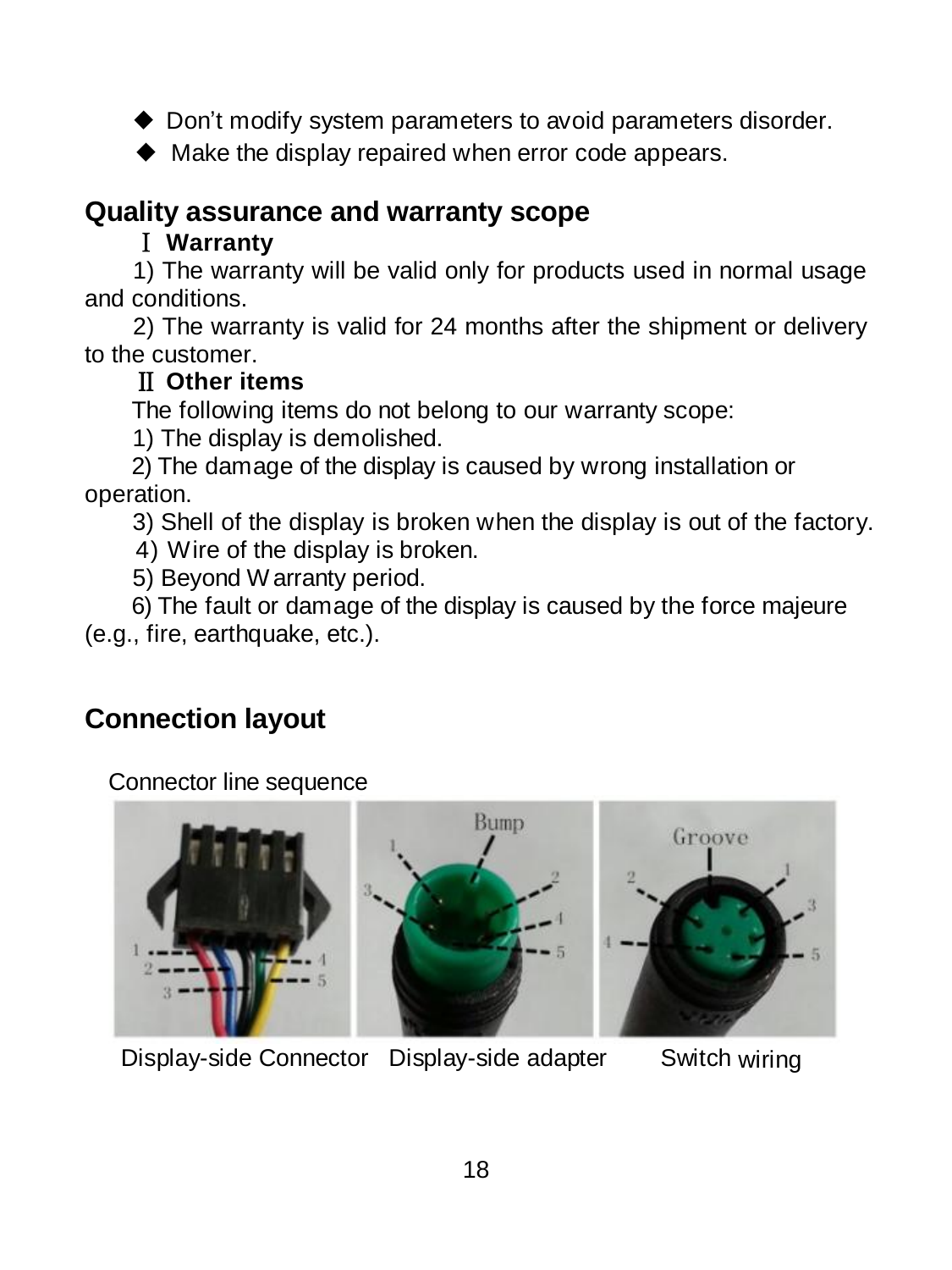#### **Line sequence table**

| Line sequence | Color      | Function |
|---------------|------------|----------|
|               | Red(VCC)   |          |
|               | Blue(K)    | Lock     |
|               | Black(GND) |          |
|               | Green(RX)  | RX       |
|               | Yellow(TX) |          |

**■Some wire use the water-proof connector, users can not see the inside color.**

#### **Attached list 1**:**Error code definition**

| Error Code | Definition                       |  |
|------------|----------------------------------|--|
|            | <b>Current Abnormality</b>       |  |
| 22         | <b>Throttle Abnormality</b>      |  |
| 23         | <b>Motor Abnormality</b>         |  |
| 24         | Motor Hall Signal Abnormality    |  |
| 25         | <b>Brake Abnormality</b>         |  |
| 30         | <b>Communication Abnormality</b> |  |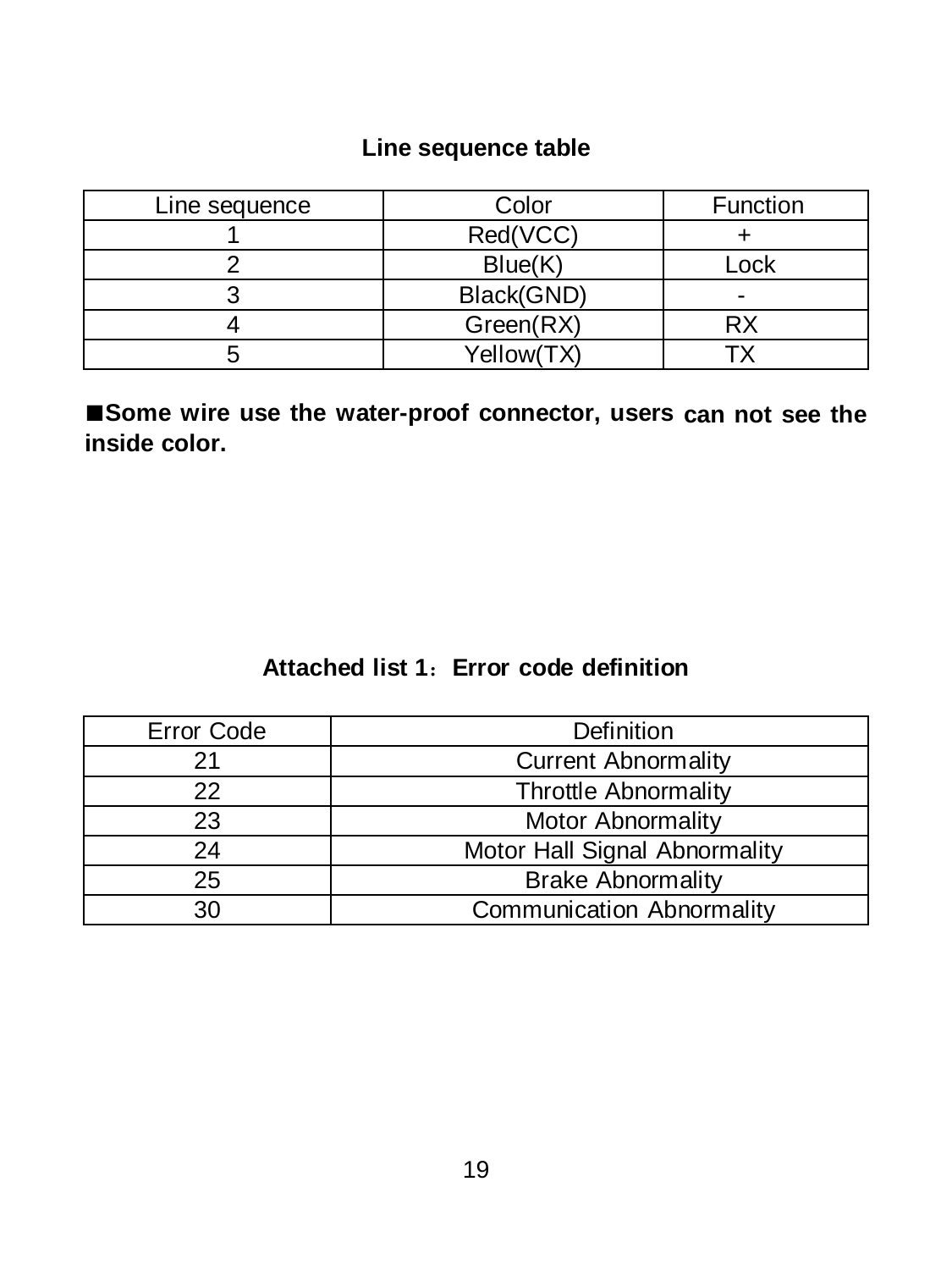| No.                      | Settings item                          | Screen<br>display |
|--------------------------|----------------------------------------|-------------------|
|                          | <b>Battery Power Bar Settings</b>      |                   |
| $\overline{\phantom{a}}$ | Power assistant level Settings         |                   |
| ς                        | <b>Over-current Cut Settings</b>       |                   |
|                          | <b>Power Assistant Sensor Settings</b> |                   |
| 5                        | <b>Speed Sensor Settings</b>           |                   |
| 6                        | <b>Throttle Function Settings</b>      |                   |
|                          | <b>System Settings</b>                 |                   |
| $\mathsf{R}$             | Power-on Password Settings             |                   |

## **Attached list 2: Personality Parameter settings**

## **Attached list 3**:**Power assist table**

| Level<br>Level<br><b>Item</b> | 1   | $\overline{2}$ | 3   | 4   | 5   | 6   | 7   | 8   | 9   |
|-------------------------------|-----|----------------|-----|-----|-----|-----|-----|-----|-----|
| $0 - 3/1 - 3$                 | 50% | 74%            | 92% |     |     |     |     |     |     |
| $0-5/1-5$                     | 50% | 61%            | 73% | 85% | 96% |     |     |     |     |
| $0 - 711 - 7$                 | 40% | 50%            | 60% | 70% | 80% | 90% | 96% |     |     |
| $0 - 9/1 - 9$                 | 25% | 34%            | 43% | 52% | 61% | 70% | 79% | 88% | 96% |